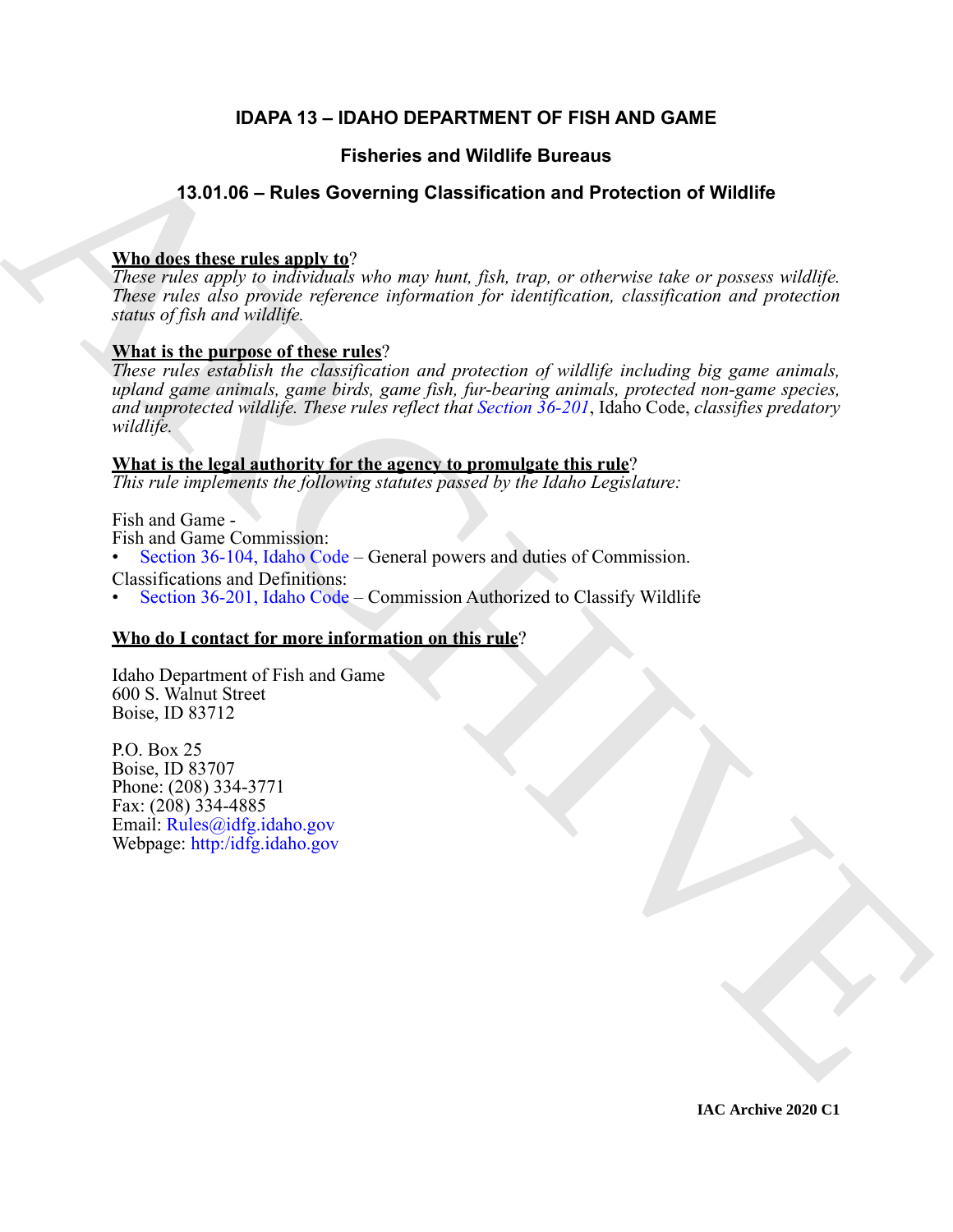# **Table of Contents**

### 13.01.06 - Rules Governing Classification and Protection of Wildlife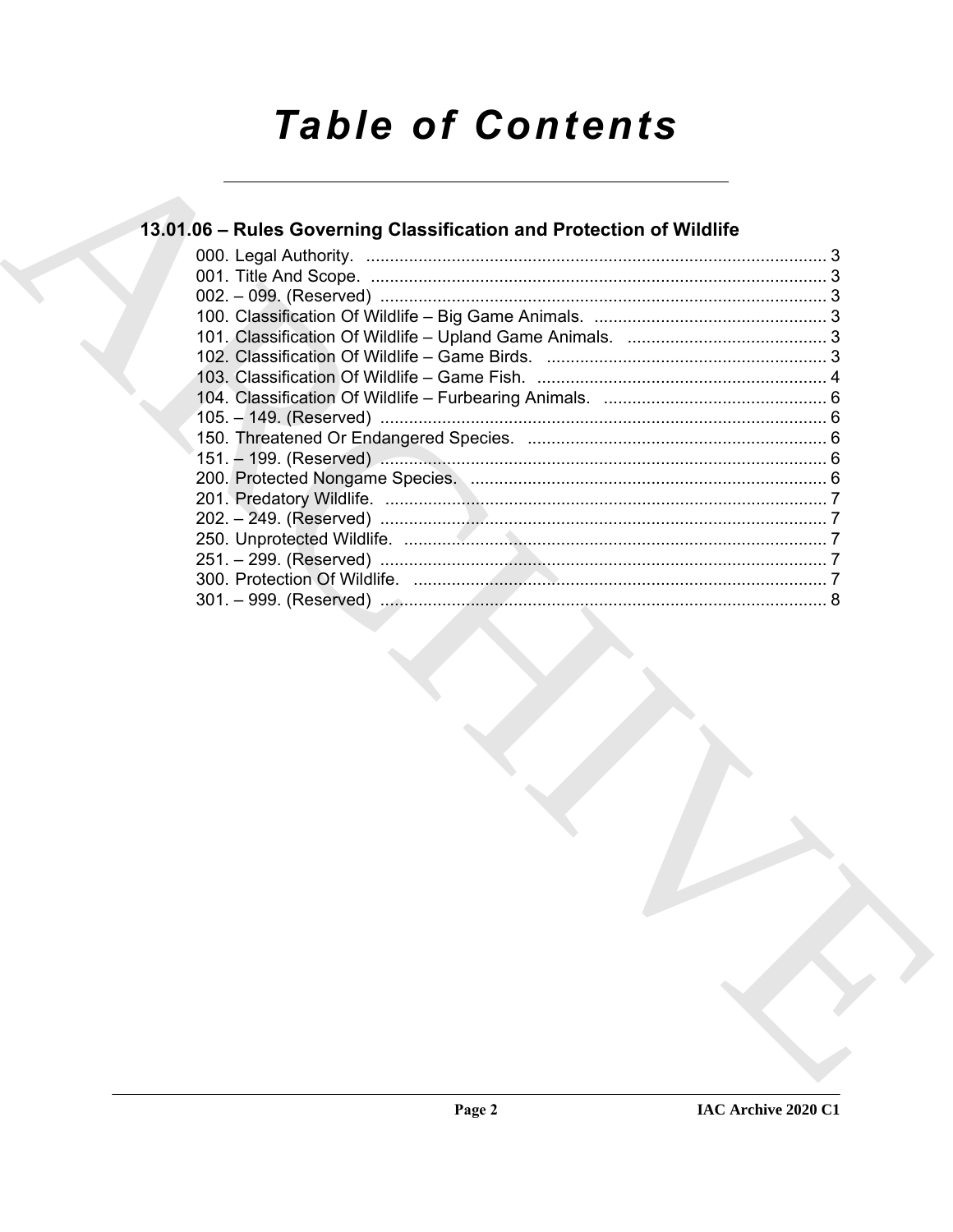#### <span id="page-2-26"></span>**13.01.06 – RULES GOVERNING CLASSIFICATION AND PROTECTION OF WILDLIFE**

#### <span id="page-2-1"></span><span id="page-2-0"></span>**000. LEGAL AUTHORITY.**

Sections 36-104(b) and 36-201, Idaho Code, authorize the Commission to adopt rules concerning the classification and protection of wildlife in the state of Idaho. (3-20-20)

#### <span id="page-2-27"></span><span id="page-2-2"></span>**001. TITLE AND SCOPE.**

#### <span id="page-2-3"></span>**002. – 099. (RESERVED)**

#### <span id="page-2-4"></span>**100. CLASSIFICATION OF WILDLIFE – BIG GAME ANIMALS.**

<span id="page-2-25"></span><span id="page-2-24"></span><span id="page-2-23"></span><span id="page-2-22"></span><span id="page-2-21"></span><span id="page-2-20"></span><span id="page-2-19"></span><span id="page-2-18"></span><span id="page-2-17"></span><span id="page-2-16"></span><span id="page-2-15"></span><span id="page-2-14"></span><span id="page-2-13"></span><span id="page-2-12"></span><span id="page-2-11"></span><span id="page-2-10"></span><span id="page-2-9"></span><span id="page-2-8"></span><span id="page-2-7"></span><span id="page-2-6"></span><span id="page-2-5"></span>

|  | <b>Black bear</b> $-$ <i>Ursus americanus.</i> | $(3-20-20)$ |
|--|------------------------------------------------|-------------|
|--|------------------------------------------------|-------------|

|                | Sections 36-104(b) and 36-201, Idaho Code, authorize the Commission to adopt rules concerning the classification<br>and protection of wildlife in the state of Idaho.                                                                                                                                         | $(3-20-20)$ |
|----------------|---------------------------------------------------------------------------------------------------------------------------------------------------------------------------------------------------------------------------------------------------------------------------------------------------------------|-------------|
| 001.           | TITLE AND SCOPE.<br>The title of this chapter for citation is IDAPA 13.01.06, "Rules Governing Classification and Protection of Wildlife."<br>These rules establish the classification and protection of wildlife.                                                                                            | $(3-20-20)$ |
| $002. - 099.$  | (RESERVED)                                                                                                                                                                                                                                                                                                    |             |
| <b>100.</b>    | <b>CLASSIFICATION OF WILDLIFE - BIG GAME ANIMALS.</b>                                                                                                                                                                                                                                                         |             |
| 01.            | <b>Black bear</b> - Ursus americanus.                                                                                                                                                                                                                                                                         | $(3-20-20)$ |
| 02.            | <b>Bighorn sheep</b> $-Ovis can adensis$ , identified as "California bighorn sheep" when occurring south<br>of Interstate 84 and as "Rocky Mountain bighorn sheep" when occurring north of Interstate 84.                                                                                                     | $(3-20-20)$ |
| 03.            | $E$ lk – Cervus canadensis.                                                                                                                                                                                                                                                                                   | $(3-20-20)$ |
| 04.            | Gray wolf $-$ Canis lupus.                                                                                                                                                                                                                                                                                    | $(3-20-20)$ |
| 05.            | Grizzly bear $-$ Ursus arctos.                                                                                                                                                                                                                                                                                | $(3-20-20)$ |
| 06.            | $Moose - Alces americanus.$                                                                                                                                                                                                                                                                                   | $(3-20-20)$ |
| 07.            | Mountain goat – Oreamnos americanus.                                                                                                                                                                                                                                                                          | $(3-20-20)$ |
| 08.            | Mountain lion - Puma concolor.                                                                                                                                                                                                                                                                                | $(3-20-20)$ |
| 09.            | Mule deer - Odocoileus hemionus.                                                                                                                                                                                                                                                                              | $(3-20-20)$ |
| 10.            | Pronghorn - Antilocapra americana.                                                                                                                                                                                                                                                                            | $(3-20-20)$ |
| 11.            | White-tailed deer $-Odocoileus virginianus.$                                                                                                                                                                                                                                                                  | $(3-20-20)$ |
| 101.           | <b>CLASSIFICATION OF WILDLIFE - UPLAND GAME ANIMALS.</b>                                                                                                                                                                                                                                                      |             |
| 01.            | <b>Mountain cottontail</b> $-Sylvilagus$ nuttallii.                                                                                                                                                                                                                                                           | $(3-20-20)$ |
| 02.            | <b>Pygmy rabbit</b> $-$ <i>Brachylagus idahoensis.</i>                                                                                                                                                                                                                                                        | $(3-20-20)$ |
| 03.            | Snowshoe hare $-$ Lepus americanus.                                                                                                                                                                                                                                                                           | $(3-20-20)$ |
| 04.            | Red squirrel - Tamiasciurus hudsonicus.                                                                                                                                                                                                                                                                       | $(3-20-20)$ |
| 102.           | <b>CLASSIFICATION OF WILDLIFE - GAME BIRDS.</b><br>Game birds include upland game birds, migratory game birds, and American crow.                                                                                                                                                                             | $(3-20-20)$ |
| 01.            | <b>Upland Game Birds.</b>                                                                                                                                                                                                                                                                                     | $(3-20-20)$ |
| a.             | Pheasants: <i>Phasianus sp.</i> , including ring-necked pheasant ( <i>P. cochicus</i> ).                                                                                                                                                                                                                      | $(3-20-20)$ |
| b.             | Partridge: gray (Hungarian) partridge - Perdix perdix; chukar - Alectoris sp.                                                                                                                                                                                                                                 | $(3-20-20)$ |
| c.             | Quail: northern bobwhite – Colinus virginianus; California quail – Callipepla californica;<br>mountain quail – Oreortyx pictus; and Gambel's quail – Callipepla gambelii.                                                                                                                                     | $(3-20-20)$ |
| $\mathbf{d}$ . | Grouse: Dusky (blue) grouse - Dendragapus obscurus; ruffed grouse - Bonasa umbellus; spruce<br>grouse – Falcipennis canadensis; Greater sage grouse – Centrocercus urophasianus; and sharp-tailed grouse –<br>Tympanuchus phasianellus. "Forest grouse" means dusky grouse, ruffed grouse, and spruce grouse. | $(3-20-20)$ |
|                |                                                                                                                                                                                                                                                                                                               |             |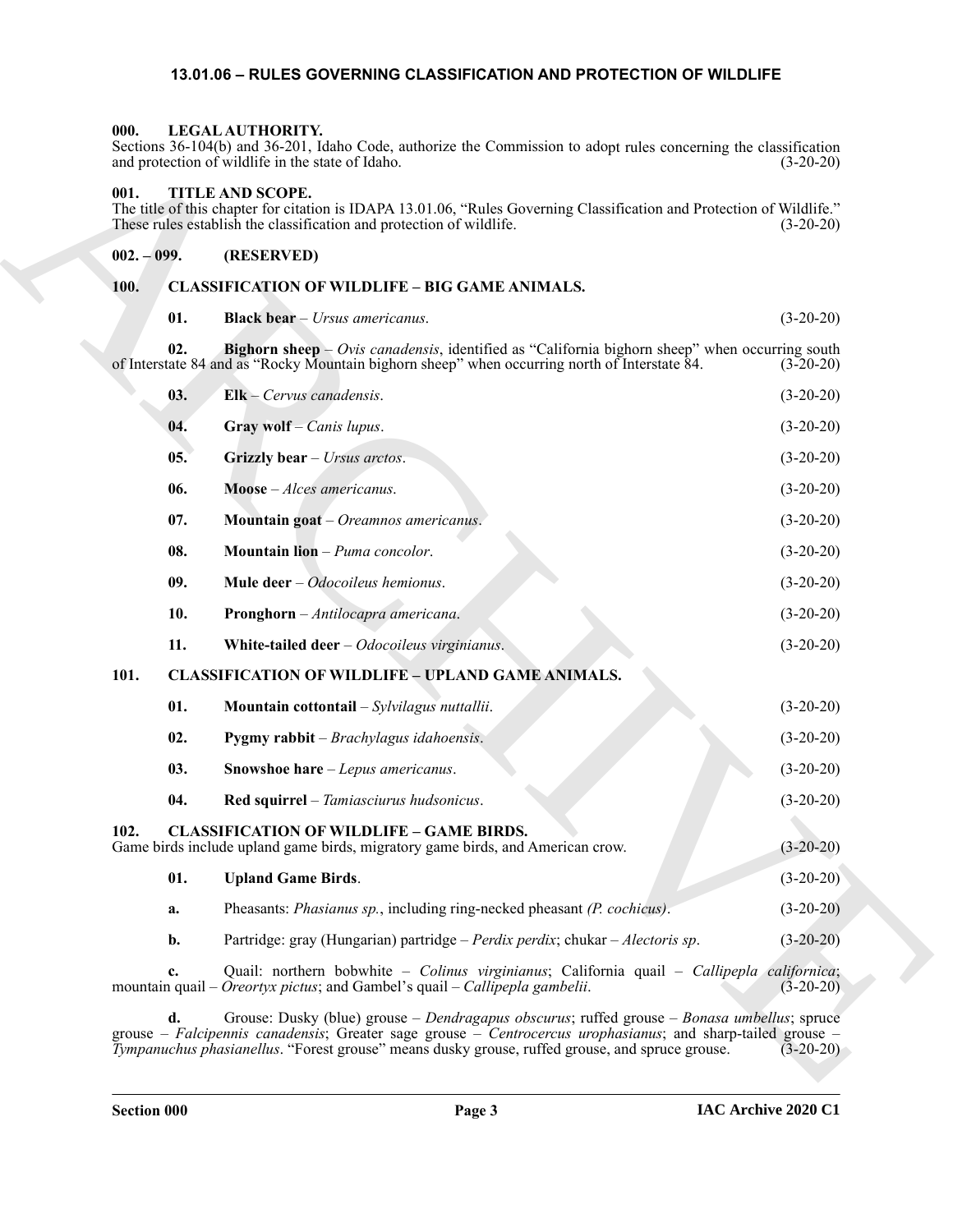## *IDAHO ADMINISTRATIVE CODE IDAPA 13.01.06*

<span id="page-3-15"></span><span id="page-3-14"></span><span id="page-3-13"></span><span id="page-3-12"></span><span id="page-3-11"></span><span id="page-3-10"></span><span id="page-3-9"></span><span id="page-3-8"></span><span id="page-3-7"></span><span id="page-3-6"></span><span id="page-3-5"></span><span id="page-3-4"></span><span id="page-3-3"></span><span id="page-3-2"></span><span id="page-3-1"></span><span id="page-3-0"></span>

| e.  | Wild turkey – Meleagris gallopavo. | $(3-20-20)$ |
|-----|------------------------------------|-------------|
| 02. | <b>Migratory Game Birds.</b>       | $(3-20-20)$ |
| a.  | American coot – Fulica americana.  | $(3-20-20)$ |

|      | <b>Department of Fish and Game</b>                                                                                                                                                                                                                                                                                                                                                                                                                                                                                                                                                                                                                                                                                                                                                                                                                                             | <b>Classification &amp; Protection of Wildlife</b>                                                                   |
|------|--------------------------------------------------------------------------------------------------------------------------------------------------------------------------------------------------------------------------------------------------------------------------------------------------------------------------------------------------------------------------------------------------------------------------------------------------------------------------------------------------------------------------------------------------------------------------------------------------------------------------------------------------------------------------------------------------------------------------------------------------------------------------------------------------------------------------------------------------------------------------------|----------------------------------------------------------------------------------------------------------------------|
| e.   | Wild turkey - Meleagris gallopavo.                                                                                                                                                                                                                                                                                                                                                                                                                                                                                                                                                                                                                                                                                                                                                                                                                                             | $(3-20-20)$                                                                                                          |
| 02.  | <b>Migratory Game Birds.</b>                                                                                                                                                                                                                                                                                                                                                                                                                                                                                                                                                                                                                                                                                                                                                                                                                                                   | $(3-20-20)$                                                                                                          |
| a.   | American coot - Fulica americana.                                                                                                                                                                                                                                                                                                                                                                                                                                                                                                                                                                                                                                                                                                                                                                                                                                              | $(3-20-20)$                                                                                                          |
| b.   |                                                                                                                                                                                                                                                                                                                                                                                                                                                                                                                                                                                                                                                                                                                                                                                                                                                                                | Doves: mourning dove – Zenaida macroura and white-winged dove – Zenaida asiatica. (3-20-20)                          |
| c.   | Bucephala albeola; canvasback - Aythya valisineria; gadwall - Mareca strepera; Barrow's goldeneye - Bucephala<br>islandica; common goldeneye – Bucephala clangula; harlequin duck – Histrionicus histrionicus; mallard – Anas<br>platyrhynchos; common merganser - Mergus merganser; hooded merganser - Lophodytes cucullatus; red-breasted<br>merganser - Mergus serrator; long-tailed duck - Clangula hyemalis; northern pintail - Anas acuta; redhead - Aythya<br>americana; ring-necked duck - Aythya collaris; ruddy duck - Oxyura jamaicensis; greater scaup - Aythya marila;<br>lesser scaup - Aythya affinis; northern shoveler - Spatula clypeata; blue-winged teal - Spatula discors; cinnamon teal<br>- Spatula cyanoptera; green-winged teal - Anas crecca; American wigeon - Mareca americana; Eurasian wigeon -<br>Mareca penelope; and wood duck $-Aix$ sponsa. | Ducks: members of the <i>Anatidae</i> family other than geese and swans, including bufflehead –<br>$(3-20-20)$       |
| d.   | Branta canadensis ("Canada goose" to include cackling goose - Branta hutchinsii); Ross's goose - Anser rossii;<br>snow goose $-Anser$ caerulescens; and greater white-fronted goose $-Anser$ albifrons.                                                                                                                                                                                                                                                                                                                                                                                                                                                                                                                                                                                                                                                                        | Geese: members of the <i>Anatidae</i> family other than ducks and swans, including Canada goose –<br>$(3-20-20)$     |
| е.   | buccinator; and Tundra swan $-Cygnus$ columbianus.                                                                                                                                                                                                                                                                                                                                                                                                                                                                                                                                                                                                                                                                                                                                                                                                                             | Swans: members of the <i>Anatidae</i> other than ducks and geese, including Trumpeter swan $- Cygnus$<br>$(3-20-20)$ |
| f.   | Wilson's snipe – Gallinago delicata.                                                                                                                                                                                                                                                                                                                                                                                                                                                                                                                                                                                                                                                                                                                                                                                                                                           | $(3-20-20)$                                                                                                          |
| g.   | Sandhill Crane - Antigone canadensis.                                                                                                                                                                                                                                                                                                                                                                                                                                                                                                                                                                                                                                                                                                                                                                                                                                          | $(3-20-20)$                                                                                                          |
| 03.  | <b>American Crow</b> – Corvus brachyrhynchos.                                                                                                                                                                                                                                                                                                                                                                                                                                                                                                                                                                                                                                                                                                                                                                                                                                  | $(3-20-20)$                                                                                                          |
| 103. | <b>CLASSIFICATION OF WILDLIFE - GAME FISH.</b><br>Game fish includes the following fish and crayfish:                                                                                                                                                                                                                                                                                                                                                                                                                                                                                                                                                                                                                                                                                                                                                                          | $(3-20-20)$                                                                                                          |
| 01.  | <b>American shad</b> $-A$ <i>losa sapidissima</i> .                                                                                                                                                                                                                                                                                                                                                                                                                                                                                                                                                                                                                                                                                                                                                                                                                            | $(3-20-20)$                                                                                                          |
| 02.  | Arctic grayling - Thymallus arcticus.                                                                                                                                                                                                                                                                                                                                                                                                                                                                                                                                                                                                                                                                                                                                                                                                                                          | $(3-20-20)$                                                                                                          |
| 03.  | Atlantic salmon - Salmo salar.                                                                                                                                                                                                                                                                                                                                                                                                                                                                                                                                                                                                                                                                                                                                                                                                                                                 | $(3-20-20)$                                                                                                          |
| 04.  | Bear Lake whitefish - Prosopium abyssicola.                                                                                                                                                                                                                                                                                                                                                                                                                                                                                                                                                                                                                                                                                                                                                                                                                                    | $(3-20-20)$                                                                                                          |
| 05.  | <b>Black bullhead</b> $-A$ <i>meirus melas</i> .                                                                                                                                                                                                                                                                                                                                                                                                                                                                                                                                                                                                                                                                                                                                                                                                                               | $(3-20-20)$                                                                                                          |
| 06.  | <b>Black crappie</b> $-Pomoxis$ nigromaculatus.                                                                                                                                                                                                                                                                                                                                                                                                                                                                                                                                                                                                                                                                                                                                                                                                                                | $(3-20-20)$                                                                                                          |
| 07.  | <b>Blue catfish</b> $-$ <i>Ictalurus furcatus.</i>                                                                                                                                                                                                                                                                                                                                                                                                                                                                                                                                                                                                                                                                                                                                                                                                                             | $(3-20-20)$                                                                                                          |
| 08.  | <b>Blueback trout</b> $-Salvelinus$ alpinus oquassa.                                                                                                                                                                                                                                                                                                                                                                                                                                                                                                                                                                                                                                                                                                                                                                                                                           | $(3-20-20)$                                                                                                          |
| 09.  | Bluegill – Lepomis macrochirus, including hybrid with pumpkinseed.                                                                                                                                                                                                                                                                                                                                                                                                                                                                                                                                                                                                                                                                                                                                                                                                             | $(3-20-20)$                                                                                                          |
| 10.  | <b>Bonneville cisco</b> – Prosopium gemmifer.                                                                                                                                                                                                                                                                                                                                                                                                                                                                                                                                                                                                                                                                                                                                                                                                                                  | $(3-20-20)$                                                                                                          |
| 11.  | <b>Bonneville whitefish</b> $-Prosopium spilonotus$ .                                                                                                                                                                                                                                                                                                                                                                                                                                                                                                                                                                                                                                                                                                                                                                                                                          | $(3-20-20)$                                                                                                          |
|      |                                                                                                                                                                                                                                                                                                                                                                                                                                                                                                                                                                                                                                                                                                                                                                                                                                                                                |                                                                                                                      |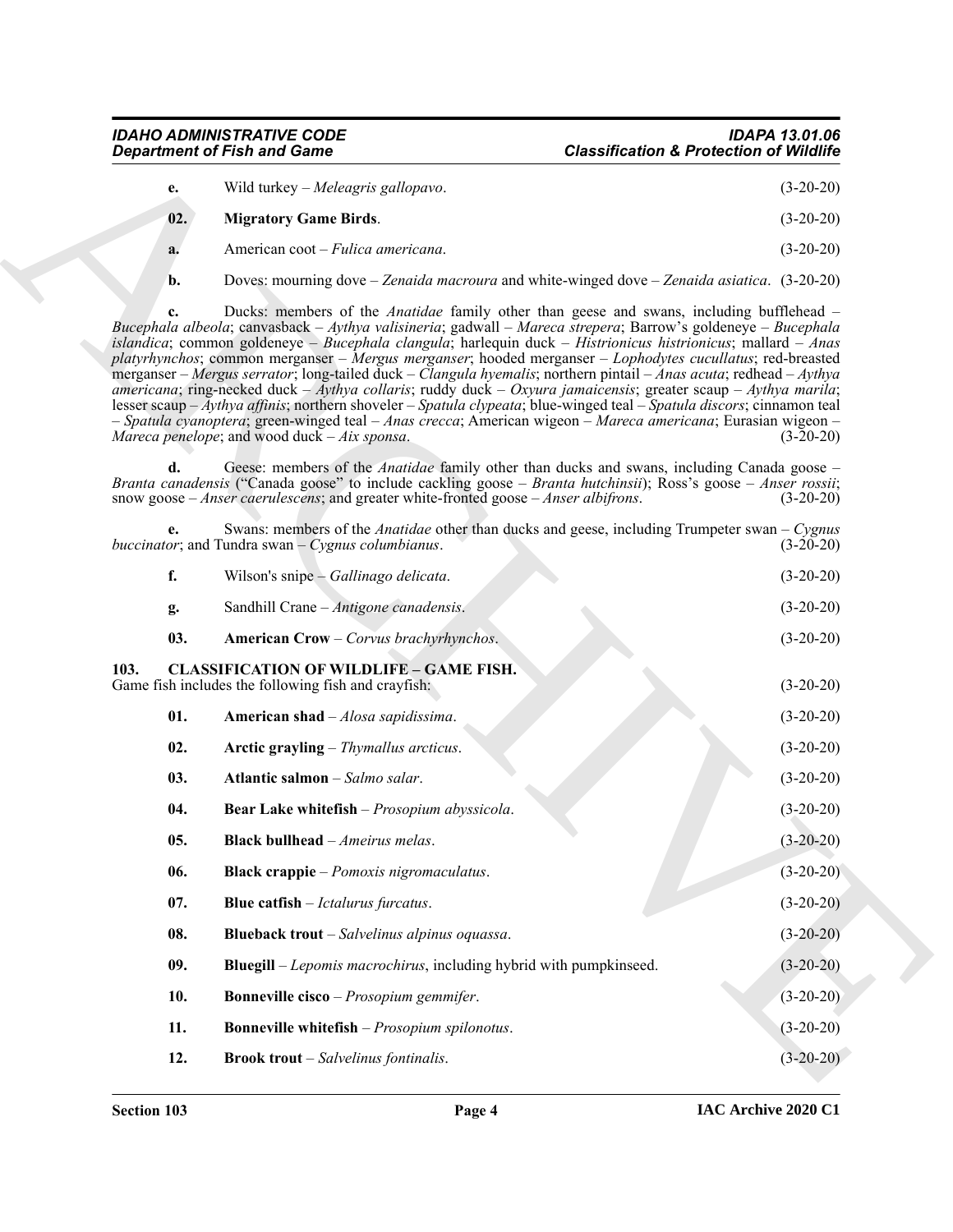<span id="page-4-25"></span><span id="page-4-24"></span><span id="page-4-23"></span><span id="page-4-22"></span><span id="page-4-21"></span><span id="page-4-20"></span><span id="page-4-19"></span><span id="page-4-18"></span><span id="page-4-17"></span><span id="page-4-16"></span><span id="page-4-15"></span><span id="page-4-14"></span><span id="page-4-13"></span><span id="page-4-12"></span><span id="page-4-11"></span><span id="page-4-10"></span><span id="page-4-9"></span><span id="page-4-8"></span><span id="page-4-7"></span><span id="page-4-6"></span><span id="page-4-5"></span><span id="page-4-4"></span><span id="page-4-3"></span><span id="page-4-2"></span><span id="page-4-1"></span><span id="page-4-0"></span>

| 13. | <b>Brown bullhead</b> $-A$ <i>meirus nebulosus.</i>        | $(3-20-20)$ |
|-----|------------------------------------------------------------|-------------|
| 14. | <b>Brown trout</b> – Salmo trutta.                         | $(3-20-20)$ |
| 15. | <b>Bull trout</b> $-Salvelinus$ <i>confluentus</i> .       | $(3-20-20)$ |
| 16. | <b>Burbot</b> – <i>Lota lota</i> .                         | $(3-20-20)$ |
| 17. | <b>Channel catfish</b> – <i>Ictalurus punctatus</i> .      | $(3-20-20)$ |
| 18. | <b>Chinook salmon</b> $-$ <i>Oncorhynchus tshawytscha.</i> | $(3-20-20)$ |
| 19. | <b>Coho salmon</b> $-$ <i>Oncorhynchus kisutch.</i>        | $(3-20-20)$ |
| 20. | <b>Crayfish</b> $-Pacifastacus$ sp.                        | $(3-20-20)$ |

|     | <b>Department of Fish and Game</b>                                                                                                                                                                                                                                                                        | <b>Classification &amp; Protection of Wildlife</b> |
|-----|-----------------------------------------------------------------------------------------------------------------------------------------------------------------------------------------------------------------------------------------------------------------------------------------------------------|----------------------------------------------------|
| 13. | <b>Brown bullhead</b> $-A$ <i>meirus nebulosus.</i>                                                                                                                                                                                                                                                       | $(3-20-20)$                                        |
| 14. | <b>Brown trout</b> – Salmo trutta.                                                                                                                                                                                                                                                                        | $(3-20-20)$                                        |
| 15. | <b>Bull trout</b> $-Salvelinus$ <i>confluentus</i> .                                                                                                                                                                                                                                                      | $(3-20-20)$                                        |
| 16. | Burbot-Lota lota.                                                                                                                                                                                                                                                                                         | $(3-20-20)$                                        |
| 17. | <b>Channel catfish</b> - Ictalurus punctatus.                                                                                                                                                                                                                                                             | $(3-20-20)$                                        |
| 18. | Chinook salmon - Oncorhynchus tshawytscha.                                                                                                                                                                                                                                                                | $(3-20-20)$                                        |
| 19. | Coho salmon - Oncorhynchus kisutch.                                                                                                                                                                                                                                                                       | $(3-20-20)$                                        |
| 20. | <b>Crayfish</b> $-Pacifastacus$ sp.                                                                                                                                                                                                                                                                       | $(3-20-20)$                                        |
| 21. | <b>Cutthroat trout</b> – Oncorhynchus clarkii, including subspecies Bonneville cutthroat trout – O.<br>clarkii utah, Lahontan cutthroat trout - O. clarkii henshawi, Westslope cutthroat trout - O. clarkii lewisi, and<br>Yellowstone (including "finespotted") cutthroat trout $-$ O. clarkii bouvieri. | $(3-20-20)$                                        |
| 22. | <b>Flathead catfish</b> $-Pylodictis$ olivaris.                                                                                                                                                                                                                                                           | $(3-20-20)$                                        |
| 23. | Golden trout – Oncorhynchus aguabonita.                                                                                                                                                                                                                                                                   | $(3-20-20)$                                        |
| 24. | <b>Green sunfish</b> $-$ <i>Lepomis cyanellus.</i>                                                                                                                                                                                                                                                        | $(3-20-20)$                                        |
| 25. | Kokanee – Oncorhynchus nerka kennerlyi (not anadromous).                                                                                                                                                                                                                                                  | $(3-20-20)$                                        |
| 26. | Lake trout $-Salvelinus$ namaycush.                                                                                                                                                                                                                                                                       | $(3-20-20)$                                        |
| 27. | Lake whitefish $-$ Coregonus clupeaformis.                                                                                                                                                                                                                                                                | $(3-20-20)$                                        |
| 28. | Largemouth bass - Micropterus salmoides.                                                                                                                                                                                                                                                                  | $(3-20-20)$                                        |
| 29. | Mountain whitefish - Prosopium williamsoni.                                                                                                                                                                                                                                                               | $(3-20-20)$                                        |
| 30. | Northern pike $-$ <i>Esox lucius</i> .                                                                                                                                                                                                                                                                    | $(3-20-20)$                                        |
| 31. | Pumpkinseed - Lepomis gibbosus.                                                                                                                                                                                                                                                                           | $(3-20-20)$                                        |
| 32. | <b>Pygmy whitefish</b> $-Prosopium$ <i>coulterii</i> .                                                                                                                                                                                                                                                    | $(3-20-20)$                                        |
| 33. | <b>Rainbow trout</b> – <i>Oncorhynchus mykiss</i> , including redband trout – O. mykiss gairdneri. (3-20-20)                                                                                                                                                                                              |                                                    |
| 34. | Rainbow/cutthroat trout (cutbow) – O. mykiss x O. clarkii hybrid.                                                                                                                                                                                                                                         | $(3-20-20)$                                        |
| 35. | Sauger - Sander canadensis.                                                                                                                                                                                                                                                                               | $(3-20-20)$                                        |
| 36. | Smallmouth bass - Micropterus dolomieu.                                                                                                                                                                                                                                                                   | $(3-20-20)$                                        |
| 37. | <b>Splake</b> – <i>S. namaycush x S. fontinalis.</i>                                                                                                                                                                                                                                                      | $(3-20-20)$                                        |
| 38. | Sockeye salmon - Oncorhynchus nerka (anadromous).                                                                                                                                                                                                                                                         | $(3-20-20)$                                        |
| 39. | Steelhead trout - Oncorhynchus mykiss (anadromous).                                                                                                                                                                                                                                                       | $(3-20-20)$                                        |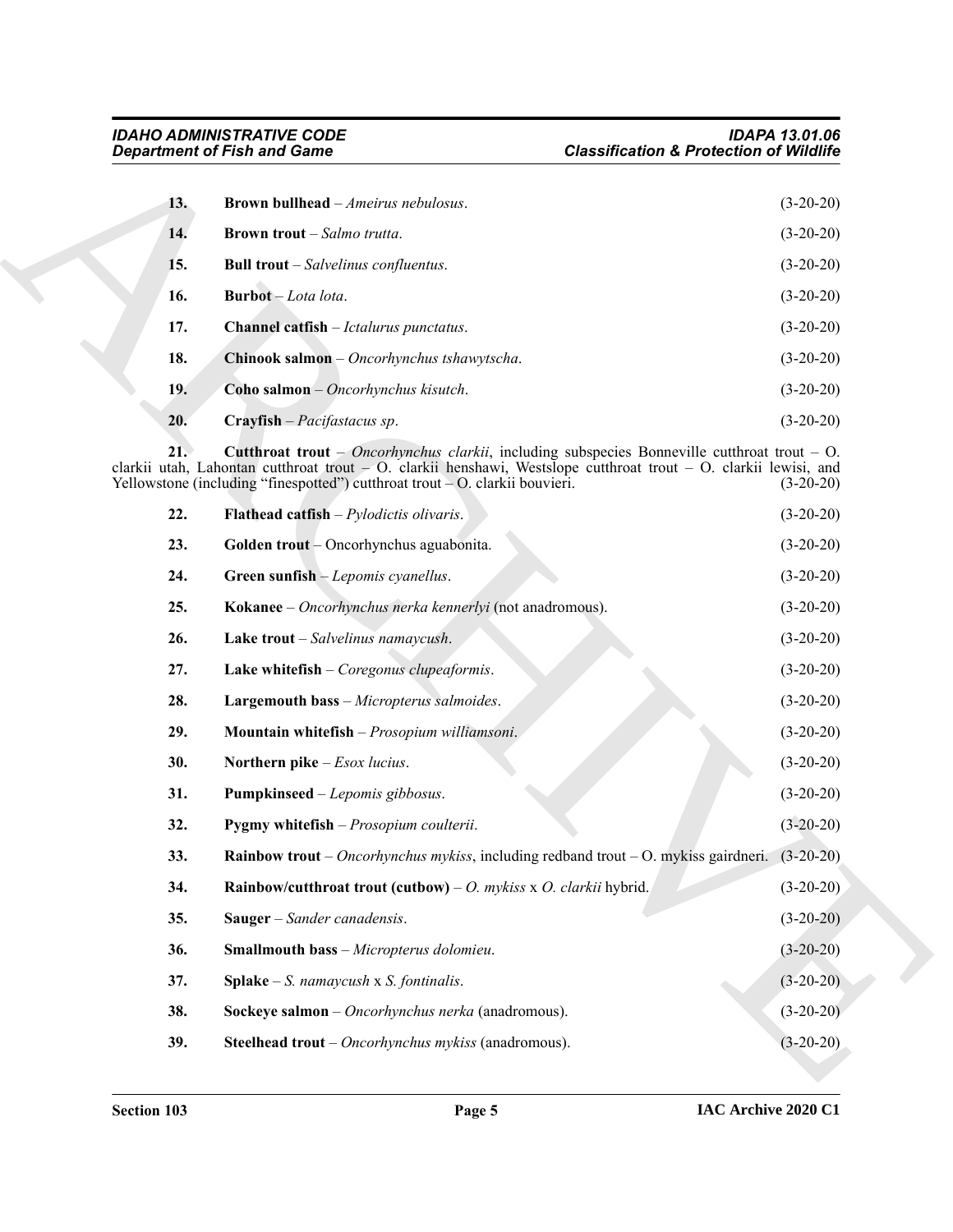<span id="page-5-26"></span><span id="page-5-25"></span><span id="page-5-24"></span><span id="page-5-23"></span><span id="page-5-22"></span><span id="page-5-21"></span><span id="page-5-20"></span><span id="page-5-19"></span><span id="page-5-18"></span><span id="page-5-17"></span><span id="page-5-16"></span><span id="page-5-15"></span><span id="page-5-14"></span><span id="page-5-13"></span><span id="page-5-12"></span><span id="page-5-11"></span><span id="page-5-10"></span><span id="page-5-9"></span><span id="page-5-8"></span><span id="page-5-7"></span><span id="page-5-6"></span><span id="page-5-5"></span><span id="page-5-4"></span><span id="page-5-3"></span><span id="page-5-2"></span><span id="page-5-1"></span><span id="page-5-0"></span>

|               | <b>IDAHO ADMINISTRATIVE CODE</b><br><b>Department of Fish and Game</b> | <b>IDAPA 13.01.06</b><br><b>Classification &amp; Protection of Wildlife</b> |
|---------------|------------------------------------------------------------------------|-----------------------------------------------------------------------------|
| 40.           | Tiger Trout - Salmo trutta x Salvelinus fontinalis.                    | $(3-20-20)$                                                                 |
| 41.           | <b>Tiger muskie</b> $-$ <i>Esox lucius</i> $x$ <i>E. masquinongy.</i>  | $(3-20-20)$                                                                 |
| 42.           | Walleye - Sander viteus.                                               | $(3-20-20)$                                                                 |
| 43.           | <b>Warmouth</b> $-$ <i>Lepomis gulosus.</i>                            | $(3-20-20)$                                                                 |
| 44.           | White crappie $-Pomoxis$ annularis.                                    | $(3-20-20)$                                                                 |
| 45.           | White sturgeon - Acipenser transmontanus.                              | $(3-20-20)$                                                                 |
| 46.           | Yellow bullhead $-A$ <i>meiurus natalis</i> .                          | $(3-20-20)$                                                                 |
| 47.           | <b>Yellow perch</b> $-Perca$ <i>flavescens</i> .                       | $(3-20-20)$                                                                 |
| 104.          | <b>CLASSIFICATION OF WILDLIFE - FURBEARING ANIMALS.</b>                |                                                                             |
| 01.           | American badger - Taxidea taxus.                                       | $(3-20-20)$                                                                 |
| 02.           | American marten - Martes americana.                                    | $(3-20-20)$                                                                 |
| 03.           | American mink - Vison vison.                                           | $(3-20-20)$                                                                 |
| 04.           | <b>Beaver</b> – Castor canadensis.                                     | $(3-20-20)$                                                                 |
| 05.           | <b>Bobcat</b> – Lynx rufus.                                            | $(3-20-20)$                                                                 |
| 06.           | Canada lynx $-Lynx$ canadensis.                                        | $(3-20-20)$                                                                 |
| 07.           | Common muskrat - Ondatra zibethicus.                                   | $(3-20-20)$                                                                 |
| 08.           | Fisher - Pekania pennanti.                                             | $(3-20-20)$                                                                 |
| 09.           | Northern river otter - Lontra canadensis.                              | $(3-20-20)$                                                                 |
| 10.           | Pacific marten - Martes caurina.                                       | $(3-20-20)$                                                                 |
| 11.           | <b>Red fox</b> – <i>Vulpes vulpes</i> (all color phases).              | $(3-20-20)$                                                                 |
| $105. - 149.$ | (RESERVED)                                                             |                                                                             |
| 150.          | THREATENED OR ENDANGERED SPECIES.                                      |                                                                             |
| $151. - 199.$ | (RESERVED)                                                             |                                                                             |
| 200.          | PROTECTED NONGAME SPECIES.                                             |                                                                             |
| 01.           | Mammals.                                                               | $(3-20-20)$                                                                 |
| a.            | American pika - Ochotona princeps.                                     | $(3-20-20)$                                                                 |
| b.            | Bats - all species.                                                    | $(3-20-20)$                                                                 |
| c.            | Chipmunks - Tamias spp.                                                | $(3-20-20)$                                                                 |
| d.            | Columbia Plateau ground squirrel - Urocitellus canus.                  | $(3-20-20)$                                                                 |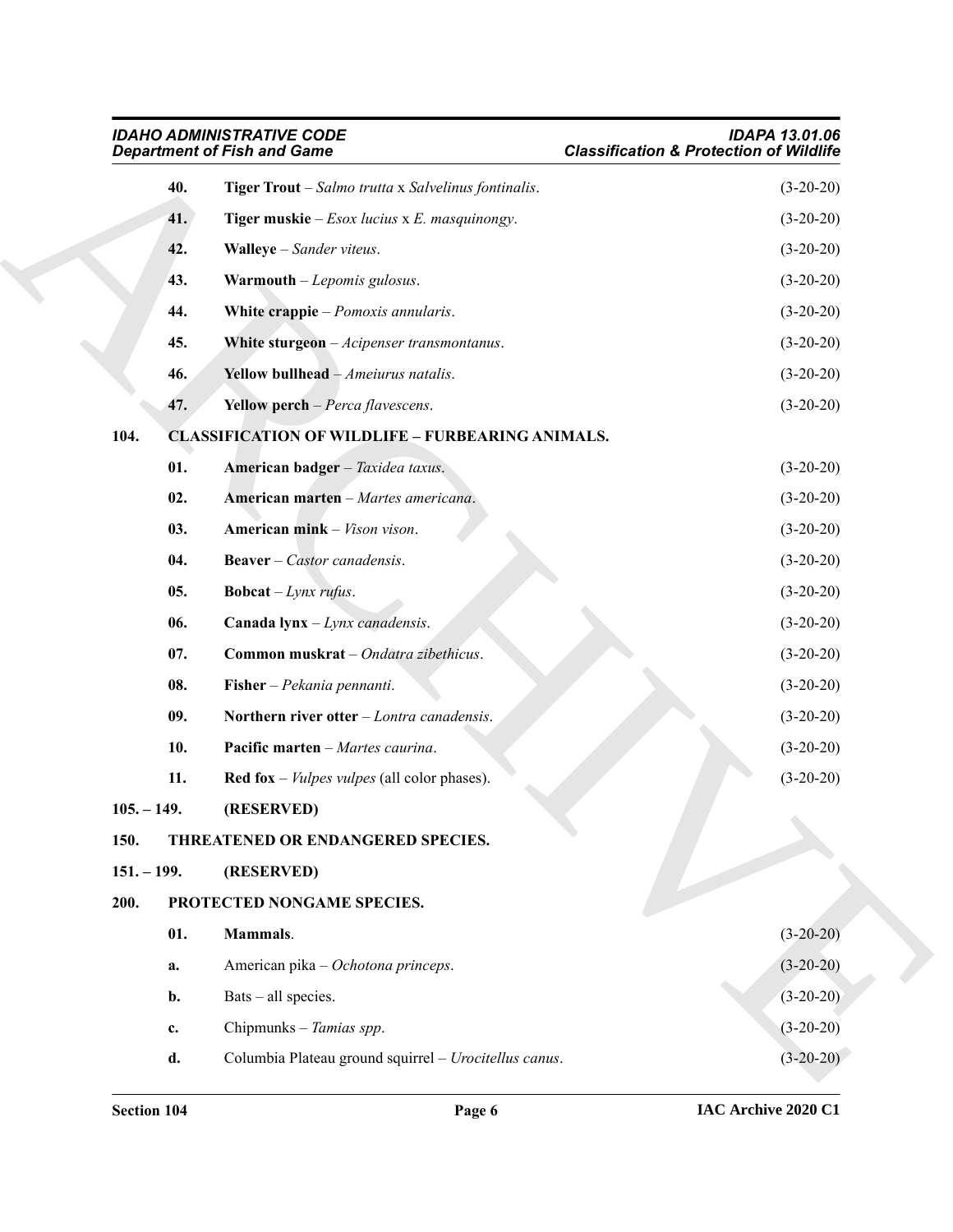<span id="page-6-7"></span><span id="page-6-6"></span>

|               | <b>Department of Fish and Game</b>                                                                                     | <b>Classification &amp; Protection of Wildlife</b> |
|---------------|------------------------------------------------------------------------------------------------------------------------|----------------------------------------------------|
| e.            | Golden-mantled ground squirrel - Callospermophilus lateralis.                                                          | $(3-20-20)$                                        |
| f.            | Great Basin ground squirrel - Urocitellus mollis.                                                                      | $(3-20-20)$                                        |
| g.            | Kit fox $-$ <i>Vulpes macrotis.</i>                                                                                    | $(3-20-20)$                                        |
| h.            | Wolverine – Gulo gulo.                                                                                                 | $(3-20-20)$                                        |
| i.            | Northern Idaho ground squirrel - Urocitellus brunneus.                                                                 | $(3-20-20)$                                        |
| j.            | Northern flying squirrel - Glaucomys sabrinus.                                                                         | $(3-20-20)$                                        |
| k.            | Rock squirrel - Otospermophilus variegatus.                                                                            | $(3-20-20)$                                        |
| I.            | Southern Idaho ground squirrel - Urocitellus endemicus.                                                                | $(3-20-20)$                                        |
| m.            | Woodland caribou - Rangifer tarandus caribou.                                                                          | $(3-20-20)$                                        |
| n.            | Wyoming ground squirrel - Urocitellus elegans nevadensis.                                                              | $(3-20-20)$                                        |
| 02.           | Birds. All native species, except game birds.                                                                          | $(3-20-20)$                                        |
| 03.           | Amphibians. All native species.                                                                                        | $(3-20-20)$                                        |
| 04.           | Reptiles. All native species.                                                                                          | $(3-20-20)$                                        |
| 05.           | Fish.                                                                                                                  | $(3-20-20)$                                        |
| a.            | Bear Lake sculpin - Cottus extensus.                                                                                   | $(3-20-20)$                                        |
| b.            | Northern leatherside chub - Lepidomeda copei.                                                                          | $(3-20-20)$                                        |
| c.            | Pacific Lamprey - Entosphenus tridentatus.                                                                             | $(3-20-20)$                                        |
| d.            | Sand roller - Percopsis transmontana.                                                                                  | $(3-20-20)$                                        |
| e.            | Shoshone sculpin – Cottus greenei.                                                                                     | $(3-20-20)$                                        |
| f.            | Wood River sculpin – cottus leiopomus.                                                                                 | $(3-20-20)$                                        |
| g.            | Bluehead sucker - Catostomus discobolus.                                                                               | $(3-20-20)$                                        |
| 201.          | PREDATORY WILDLIFE.<br>Predatory wildlife are defined in Section 36-201, Idaho Code.                                   | $(3-20-20)$                                        |
| $202. - 249.$ | (RESERVED)                                                                                                             |                                                    |
| 250.          | <b>UNPROTECTED WILDLIFE.</b><br>Unprotected Wildlife includes all wildlife not classified in the preceding categories. | $(3-20-20)$                                        |
| $251. - 299.$ | (RESERVED)                                                                                                             |                                                    |
| 300.          | PROTECTION OF WILDLIFE.                                                                                                |                                                    |

#### <span id="page-6-12"></span><span id="page-6-9"></span><span id="page-6-8"></span><span id="page-6-5"></span><span id="page-6-3"></span><span id="page-6-2"></span><span id="page-6-1"></span><span id="page-6-0"></span>**251. – 299. (RESERVED)**

#### <span id="page-6-11"></span><span id="page-6-10"></span><span id="page-6-4"></span>**300. PROTECTION OF WILDLIFE.**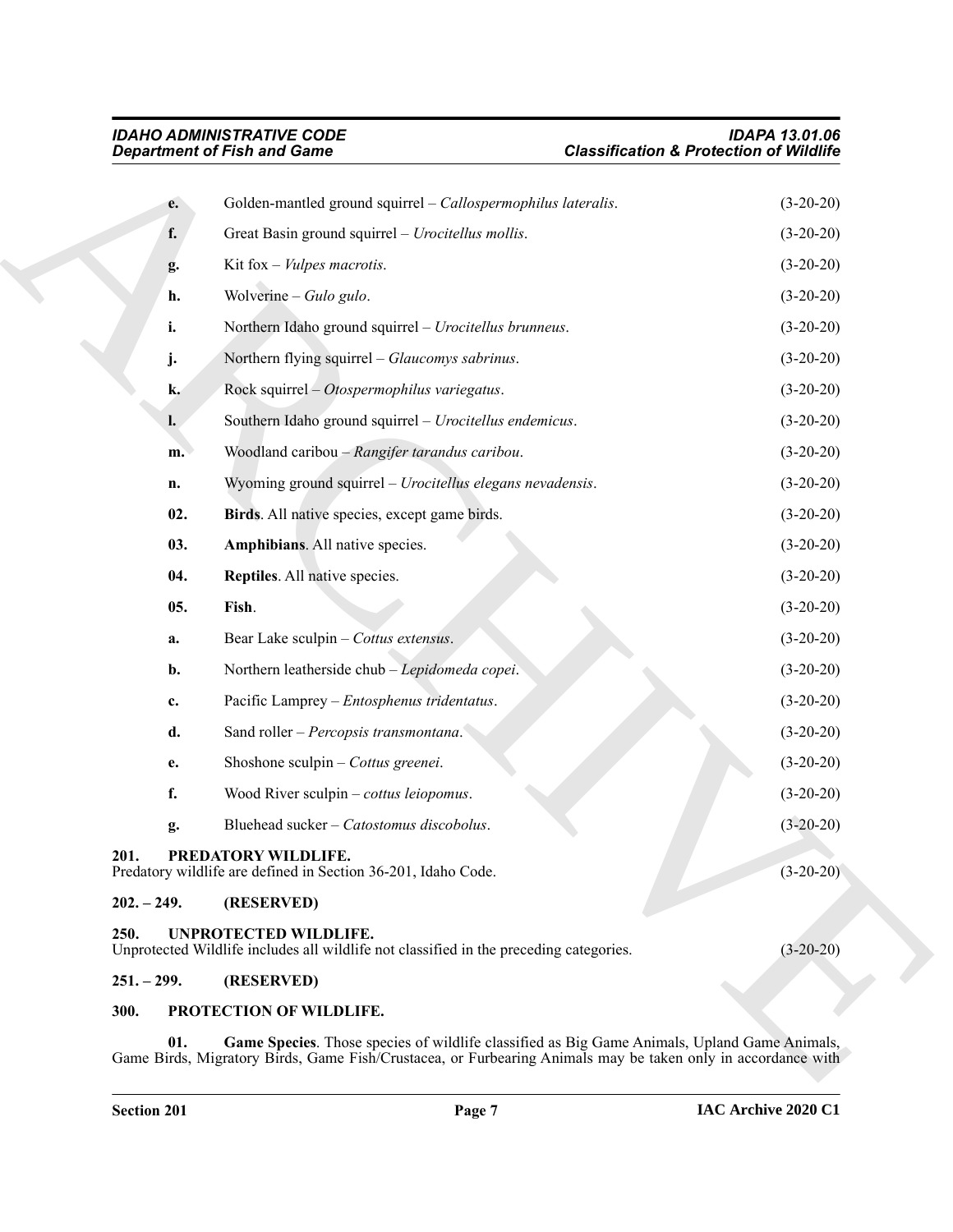#### *IDAHO ADMINISTRATIVE CODE IDAPA 13.01.06 Department of Fish and Game Classification & Protection of Wildlife*

<span id="page-7-1"></span>Idaho law and Commission rules. (3-20-20)

*Gregarines of G Final sinus distance*<br>
Hotel Communication and Christmastic of The Manufacture of Schedule Communication of Weights and the Communication<br>
ARCHIVE COMMUNICATION (Communication of Communication of Communic **02. Protected Nongame and Threatened or Endangered Species**. No person may take or possess those species of wildlife classified as Protected Nongame, or Threatened or Endangered at any time or in any manner, except as provided in Idaho Code (including Sections 36-106(e), and 36-1107), and Commission rules. Protected Nongame status is not intended to prevent unintentional take of these species, protection of personal health or safety, limit property and building management, or prevent management of animals to address public health concerns or agricultural damage. (3-20-20)

<span id="page-7-2"></span>**03. Unprotected and Predatory Wildlife**. Those species of wildlife classified as Unprotected Wildlife and Predatory Wildlife may be taken in any amount, at any time, and in any manner, by holders of the appropriate valid Idaho hunting, trapping, fishing, or combination license, provided such taking is not otherwise in violation of federal, state, county, or city laws, rules, ordinances, or regulations. (3-20-20) federal, state, county, or city laws, rules, ordinances, or regulations.

<span id="page-7-0"></span>**301. – 999. (RESERVED)**